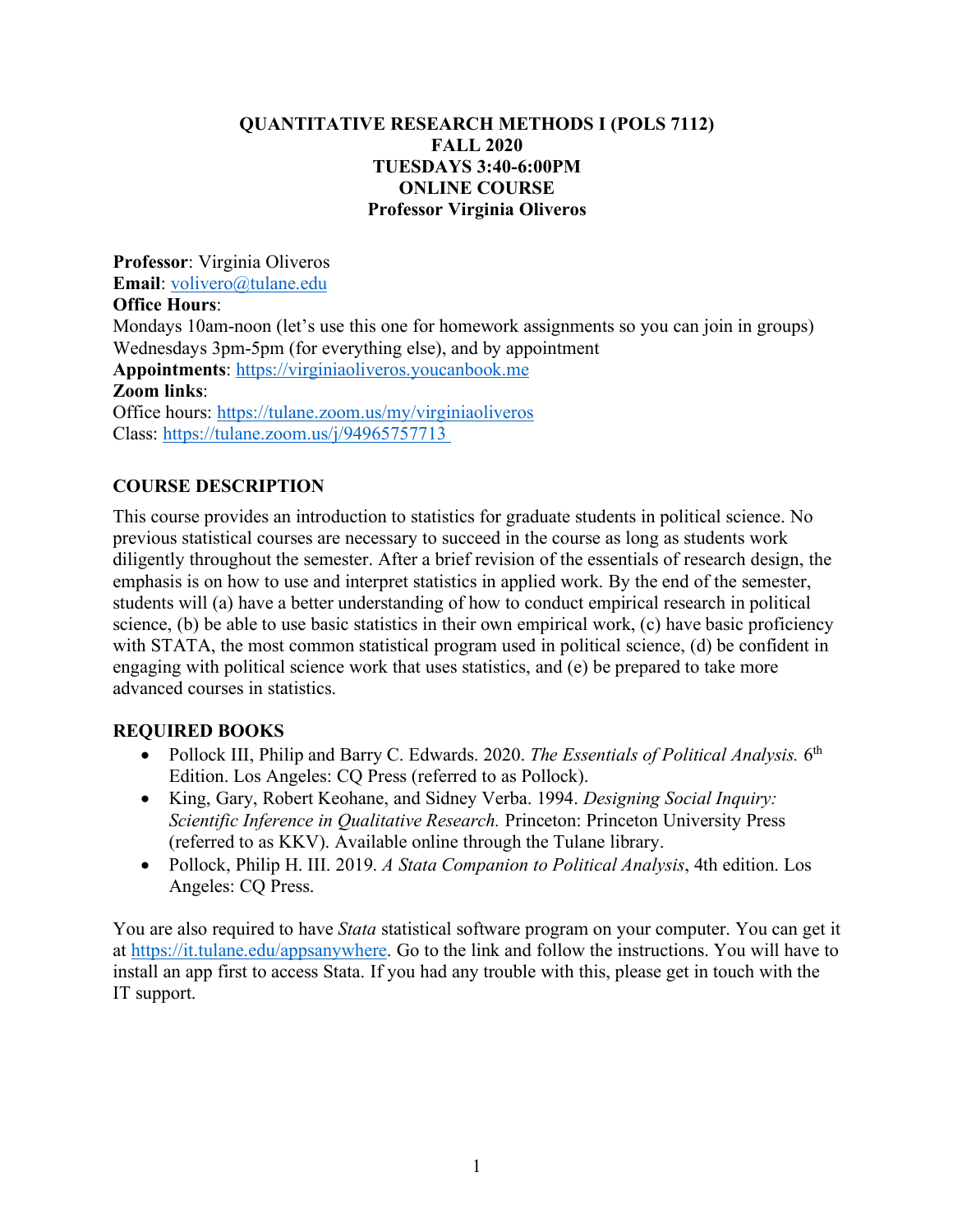# **REQUIREMENTS**

| <b>Assignment</b> | Date         | Percent |
|-------------------|--------------|---------|
| Home-work         | Weekly       | 30%     |
| Exam 1            | October 6    | 20%     |
| Exam 2            | November 24  | 20%     |
| Paper proposal    | September 29 | 5%      |
| Final Paper       | December 5   | 25%     |

#### **1. HOME-WORK (30%)**

You will have **weekly** assignments. Typically, assignments focus on completing the exercises in *The Stata Companion* and applying the same techniques to your research paper. They will be available at the end of class on Tuesday, and due on Canvas the following **Monday by 6pm**. They will be graded passed/failed. If you submit all assignments and show that you spend enough time and effort in each of them (even if not all your answers are right) you should get full credit. Home-work assignments are key for learning in this class. The only way to learn how to do research (and use STATA) is by doing it. Assignments, of course, will also prepare you for the exams and the paper. You may work with classmates on assignments (you are actually encouraged to do so!), but each student must complete and write up their own results. Please name your homework files [yourlastname].week#.

# **2. TWO EXAMS (20% EACH)**

Exams are open-book but you may not collaborate with other students. Both exams will be take-home and you will have 48 hours to complete them. The homework assignments will be good preparation for the applied questions on the exams. Exams will also include theoretical questions.

# **3. PAPER (30%)**

You will write a research paper on a topic of your choice that uses quantitative data. The final paper must include both appropriate graphs and at least one regression model (with different specifications and robustness checks). Students will hand in a two-page paper proposal (5%) on September 29. The two-pager should identify your research question and hypothesis (with some brief reference to the literature and/or data to justify it) and a description of the variables and data you intend to use to test your hypothesis. The final paper (25%) is due on December 5.

#### **FINAL PAPER GENERAL GUIDELINES (DETAILS WILL BE DISCUSSED IN CLASS)**

*(Acknowledgements:* This assignment is modeled after one designed by Professor Kate Baldwin at Yale University)

For the final paper, you must:

- identify a research question
- develop a hypothesis
- find a data set that allows you to test the hypothesis AND
- analyze the data using graphs and at least one regression model (with different specifications and robustness checks)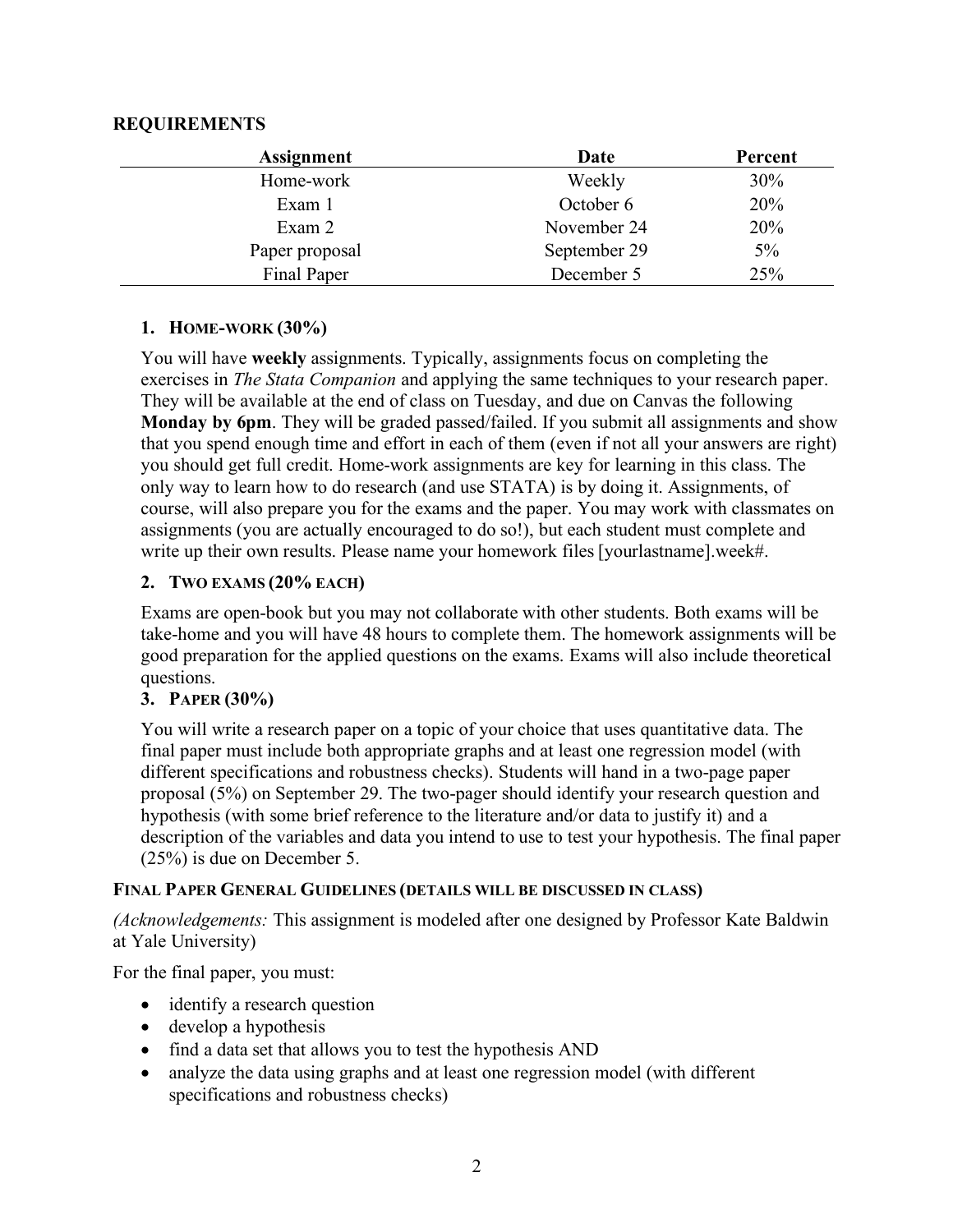The final paper should be 8-10 double-spaced pages, excluding the bibliography, tables, and figures. It should contain the following sections:

- Research Question and Hypothesis/Hypotheses (with minimal theory)
- Description of Data
- Description of Data Analysis Technique (and its appropriateness)
- Data Analysis
- Conclusion (and discussion of limitations of analysis/further steps)
- Bibliography
- Codebook (description of variables, wording question, etc.)
- Appendix with additional tables/robustness tests (if needed)

# **Some suggestions of dataset you may use (many more available!):**

Afrobarometer Survey - http://www.afrobarometer.org/ ANES - http://www.electionstudies.org/ American Religious Data Archive - http://www.thearda.com/

Comparative Study of Electoral Systems (CSES) - http://www.cses.org/ Latin American Public Opinion Project (LAPOP) - http://www.vanderbilt.edu/lapop/surveydata.php

World Bank - http://data.worldbank.org/

World Values Survey - http://www.worldvaluessurvey.org/ Many more available here: https://library.tulane.edu/resources/databases

# **CLASS POLICIES**

**Attendance (in the time of COVID):** Students are expected to attend all classes unless they are ill or prevented from attending by exceptional circumstances. Students who find it necessary to miss class are responsible for notifying me. Please, reach out to me. I am more than happy to work with you! This attendance requirement does not apply to students on time zones that make it impossible to attend. Classes will be recorded to share with students in this situation.

**Make-up Exams:** There will be no make-up exams unless you have a medical emercency.

Late Policy: All assignments are due by 6pm on Monday, unless otherwise instructed. Late assignments will not be accepted. Papers (and paper proposals) will be downgraded by one-third of a letter grade (e.g. A to A-) per day. I strongly encourage you to discuss any problems with me before the assignment is due.

**Grading:** This course will be grade according to the following scale:

|                | $>=93$   B+ | 87-89   C+ | $77-79$ D+ | 67-69        |       |
|----------------|-------------|------------|------------|--------------|-------|
| $\mathsf{A}$ - | $90-92$   B | 83-86 C    | $73-76$ D  | $63-66$ 59 & |       |
|                |             | $80-82$ C- | $70-72$ D- | 60-62        | below |

**Recordings class sessions:** Classes will be recorded to accommodate students on different time zones. The recordings will be posted to Canvas. Students may not post a class recording elsewhere, either wholly or in part. Instructors may not use a class recording in another course or in a subsequent semester.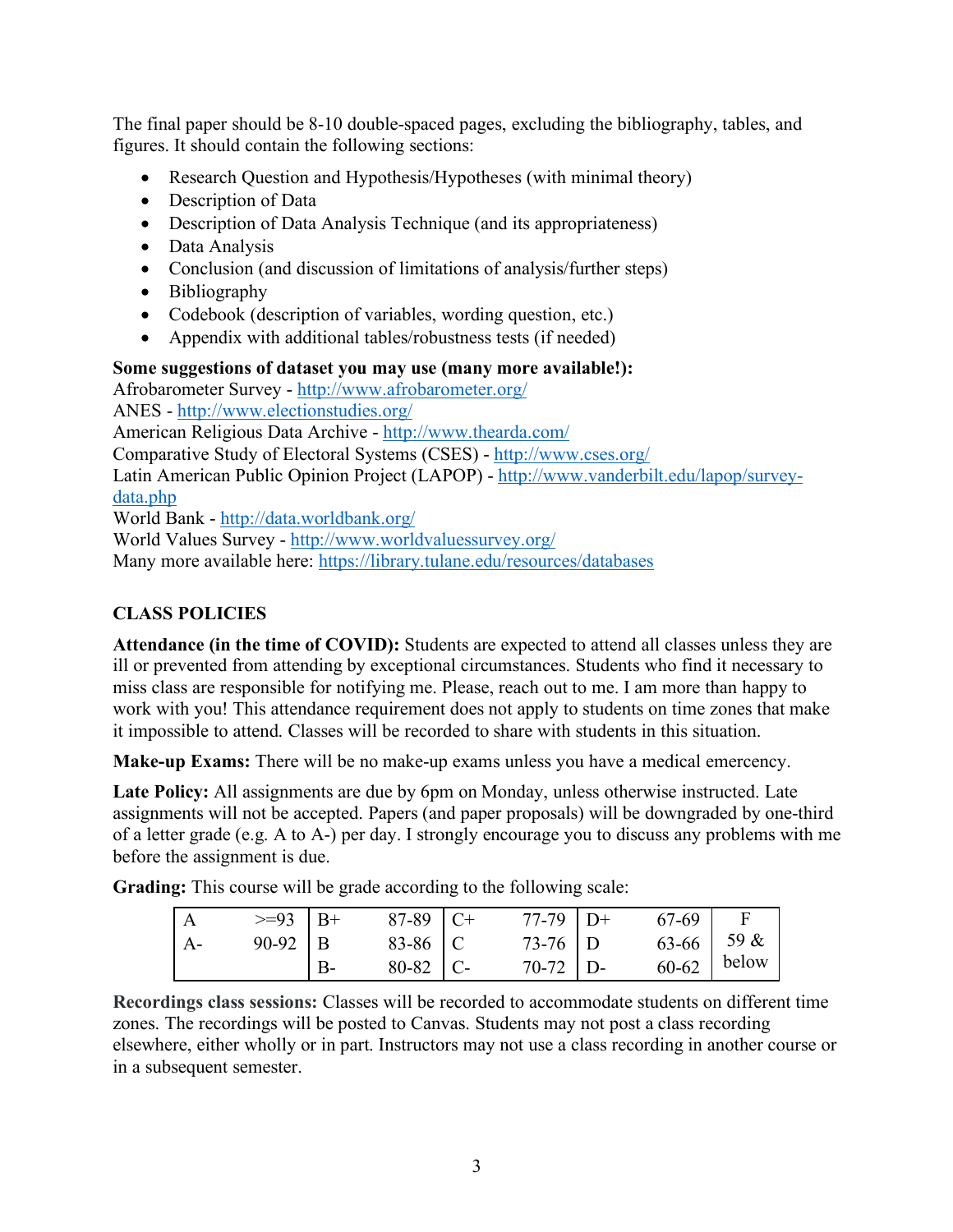**Office Hours:** You are welcome to meet with me about the class, your research, or your professional development at any point during the semester. To set an appointment, please go to https://virginiaoliveros.youcanbook.me. You must do this at least 12 hours before you wish to meet with me. All meetings occur on https://tulane.zoom.us/my/virginiaoliveros

# **ADA/Accessibility Statement**

Tulane University strives to make all learning experiences as accessible as possible. If you anticipate or experience academic barriers based on your disability, please let me know immediately so that we can privately discuss options. I will never ask for medical documentation from you to support potential accommodation needs. Instead, to establish reasonable accommodations, I may request that you register with the Goldman Center for Student Accessibility. After registration, make arrangements with me as soon as possible to discuss your accommodations so that they may be implemented in a timely fashion. **Goldman Center contact information:** goldman@tulane.edu; (504) 862-8433; accessibility.tulane.edu*.*

# **Code of Academic Conduct**

The Code of Academic Conduct applies to all undergraduate students, full-time and part-time, in Tulane University. Tulane University expects and requires behavior compatible with its high standards of scholarship. By accepting admission to the university, a student accepts its regulations (i.e., Code of Academic Conduct and Code of Student Conduct) and acknowledges the right of the university to take disciplinary action, including suspension or expulsion, for conduct judged unsatisfactory or disruptive.

# **Religious accommodation policy**

Per Tulane's religious accommodation policy, I will make every reasonable effort to ensure that students are able to observe religious holidays without jeopardizing their ability to fulfill their academic obligations. Excused absences do not relieve the student from the responsibility for any course work required during the period of absence. Students should notify me within the first two weeks of the semester about their intent to observe any holidays that fall on a class day or on the day of the final exam.

# **Respect for all people (Title IX)**

Tulane University recognizes the inherent dignity of all individuals and promotes respect for all people. As such, Tulane is committed to providing an environment free of all forms of discrimination including sexual and gender-based discrimination, harassment, and violence like sexual assault, intimate partner violence, and stalking. If you (or someone you know) has experienced or is experiencing these types of behaviors, know that you are not alone. Resources and support are available: you can learn more at allin.tulane.edu. Any and all of your communications on these matters will be treated as either "Confidential" or "Private" as explained in the chart below. Please know that if you choose to confide in me I am mandated by the university to report to the Title IX Coordinator, as Tulane and I want to be sure you are connected with all the support the university can offer. You *do not* need to respond to outreach from the university if you do not want. You can also make a report yourself, including an anonymous report, through the form at tulane.edu/concerns.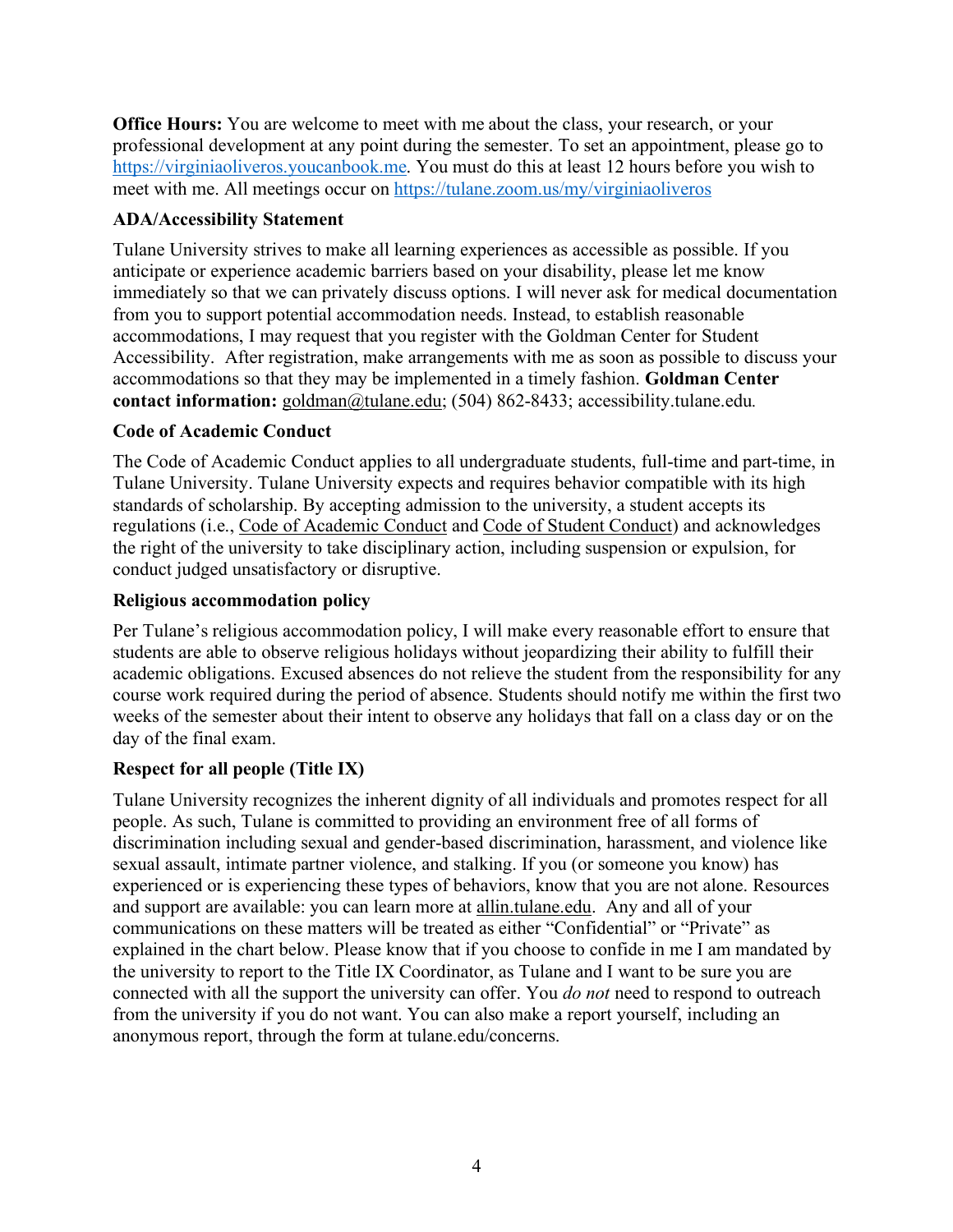| <b>Confidential</b>                                                                                                                                | <b>Private</b>                                                                                                                                                                                                          |
|----------------------------------------------------------------------------------------------------------------------------------------------------|-------------------------------------------------------------------------------------------------------------------------------------------------------------------------------------------------------------------------|
| Except in extreme circumstances, involving<br>imminent danger to one's self or others, nothing<br>will be shared without your explicit permission. | Conversations are kept as confidential as possible, but<br>information is shared with key staff members so the<br>University can offer resources and accommodations and<br>take action if necessary for safety reasons. |
| <b>Counseling &amp; Psychological Services (CAPS)</b><br>$(504)$ 314-2277 or<br>The Line $(24/7)$ $(504)$ 264-6074                                 | Case Management & Victim Support Services   (504)<br>314-2160 orsrss@tulane.edu                                                                                                                                         |
| <b>Student Health Center   (504) 865-5255</b>                                                                                                      | Tulane University Police (TUPD)   Uptown - (504) 865-<br>5911. Downtown - (504) 988-5531                                                                                                                                |
| <b>Sexual Aggression Peer Hotline and Education</b><br>$(SAPHE)$   $(504)$ 654-9543                                                                | Title IX Coordinator   (504) 314-2160<br>or msmith76@tulane.edu                                                                                                                                                         |

# **Emergency Preparedness & Response:**

| <b>EMERGENCY NOTIFICATION SYSTEM: TU ALERT</b>                                                                                                                                                                                                                                                                                                                                                                                                                                                                                                                                                                                                                                                                                             | <b>RAVE GUARDIAN</b>                                                                                                                                                                                                                                                                                                                                                                                                                                                                                                                                                                                                                                                                                                                                                                      |
|--------------------------------------------------------------------------------------------------------------------------------------------------------------------------------------------------------------------------------------------------------------------------------------------------------------------------------------------------------------------------------------------------------------------------------------------------------------------------------------------------------------------------------------------------------------------------------------------------------------------------------------------------------------------------------------------------------------------------------------------|-------------------------------------------------------------------------------------------------------------------------------------------------------------------------------------------------------------------------------------------------------------------------------------------------------------------------------------------------------------------------------------------------------------------------------------------------------------------------------------------------------------------------------------------------------------------------------------------------------------------------------------------------------------------------------------------------------------------------------------------------------------------------------------------|
| In the event of a campus emergency, Tulane University<br>will notify students, faculty, and staff by email, text, and<br>phone call. You were automatically enrolled in this<br>system when you enrolled at the university.<br>Check your contact information annually in Gibson<br>Online to confirm its accuracy.<br><b>ACTIVE SHOOTER / VIOLENT ATTACKER</b><br>$RUN - run$ away from or avoid the affected area,<br>if possible<br><b>HIDE</b> – go into the nearest room that can be locked, turn<br>out the lights, silence cell phones, and remain hidden until<br>all-clear message is given through TU ALERT<br>$FIGHT -$ do not attempt this option, except as a last resort<br>For more information on Active Shooter emergency | Download the RAVE Guardian app from the App Store<br>٠<br>Communicate with dispatchers silently by selecting<br>٠<br>"Submit Tip" feature in the app<br>Use the Safety Timer feature to alert your "guardian"<br>(TUPD, family, friend) when travelling alone at night<br><i>i</i> lane<br>For more information, visit<br>publicsafety.tulane.edu/rave-guardian<br><b>hyersit</b><br><b>EMERGENCY</b><br><b>SEVERE WEATHER</b><br><b>PREPAREDNESS</b><br><b>&amp; RESPONSE</b><br>Follow all TU Alerts and outdoor warning sirens<br>Seek shelter indoors until the severe weather threat<br>has passed and an all-clear message is given<br>Do not attempt to travel outside if weather is severe<br>Monitor the Tulane Emergency website<br>(tulane.edu/emergency/) for university-wide |
| procedures or to schedule a training, visit<br>emergencyprep.tulane.edu                                                                                                                                                                                                                                                                                                                                                                                                                                                                                                                                                                                                                                                                    | closures during a severe weather event                                                                                                                                                                                                                                                                                                                                                                                                                                                                                                                                                                                                                                                                                                                                                    |

# **FINAL NOTE: THIS SYLLABUS CAN BE AMENDED AT ANY TIME**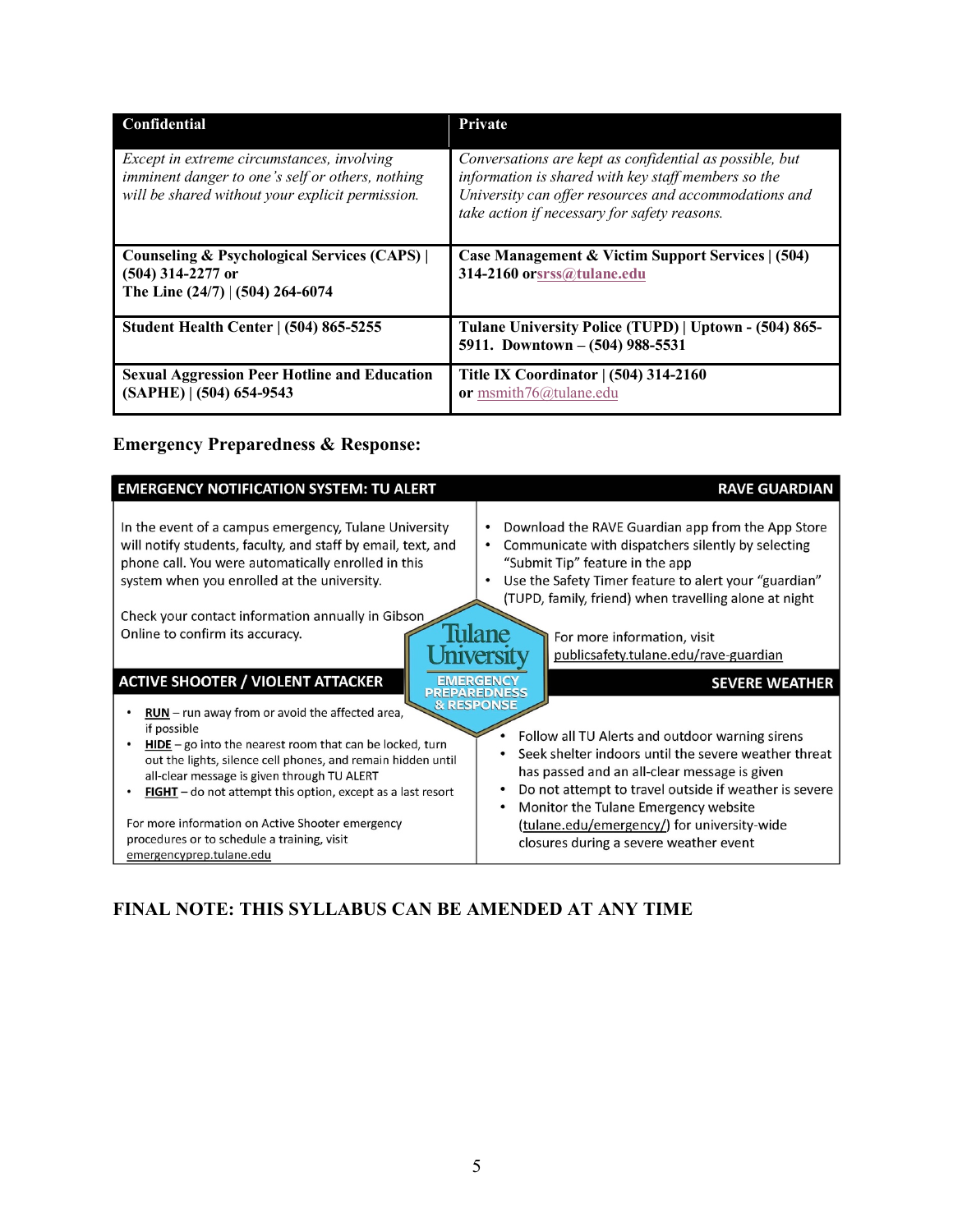# **COURSE OUTLINE**

# **PART I: DESIGNING EMPIRICAL RESEARCH**

### **WEEK 1 [AUGUST 25]: THE SCIENCE IN SOCIAL SCIENCE / RESEARCH DESIGN**

- *Designing Social Inquiry,* Chapter 1
- *The Essentials*, Introduction

#### **Homework for Week 2:**

- Install Stata on your computer from https://it.tulane.edu/appsanywhere
- *Stata Companion*: Read "Preface" and "Introduction Getting started" and follow the instructions to download the datasets on your computer.

#### **WEEK 2 [SEPTEMBER 1]: QUESTIONS, HYPOTHESES, AND FOUNDATIONS OF RESEARCH DESIGN**

- *Designing Social Inquiry,* Chapters 2 ("Descriptive Inference") & Chapter 4 ("Determining What to Observe")
- *The Essentials,* Chapter 3 (up to "Common Mistakes", p. 85)
- *Stata Companion*, Chapter 1 (we will go over some of the basics in class)

#### **Homework for Week 3:**

- *Stata Companio*n, Chapter 1 exercises
- Start working on your topic/question for the research paper and looking for an appropriate data set. Email me or set an appointment to discuss before next class.

#### **WEEK 3 [SEPTEMBER 8]: CONCEPTS, VARIABLES, AND MEASUREMENT**

Concepts, operationalization, measurement error, validity, reliability, variables, levels of measurement, describing and transforming variables

- *The Essentials*, Chapters 1 & 2
- *Stata Companion*, Chapter 2

#### **Homework for Week 4:**

- Stata Companion, Chapter 2 exercises (TBA, based on how far we get in class). Create a .do file containing your code and annotate it as necessary (this means someone else should be able to understand what's going on). Please title the file [yourlastname].week5.do. Both exercises and dofiles are due on Canvas.
- Using the dataset for your research paper, produce a table with descriptive statistics with the variables relevant to your question and one graph showing the variation in your dependent variable.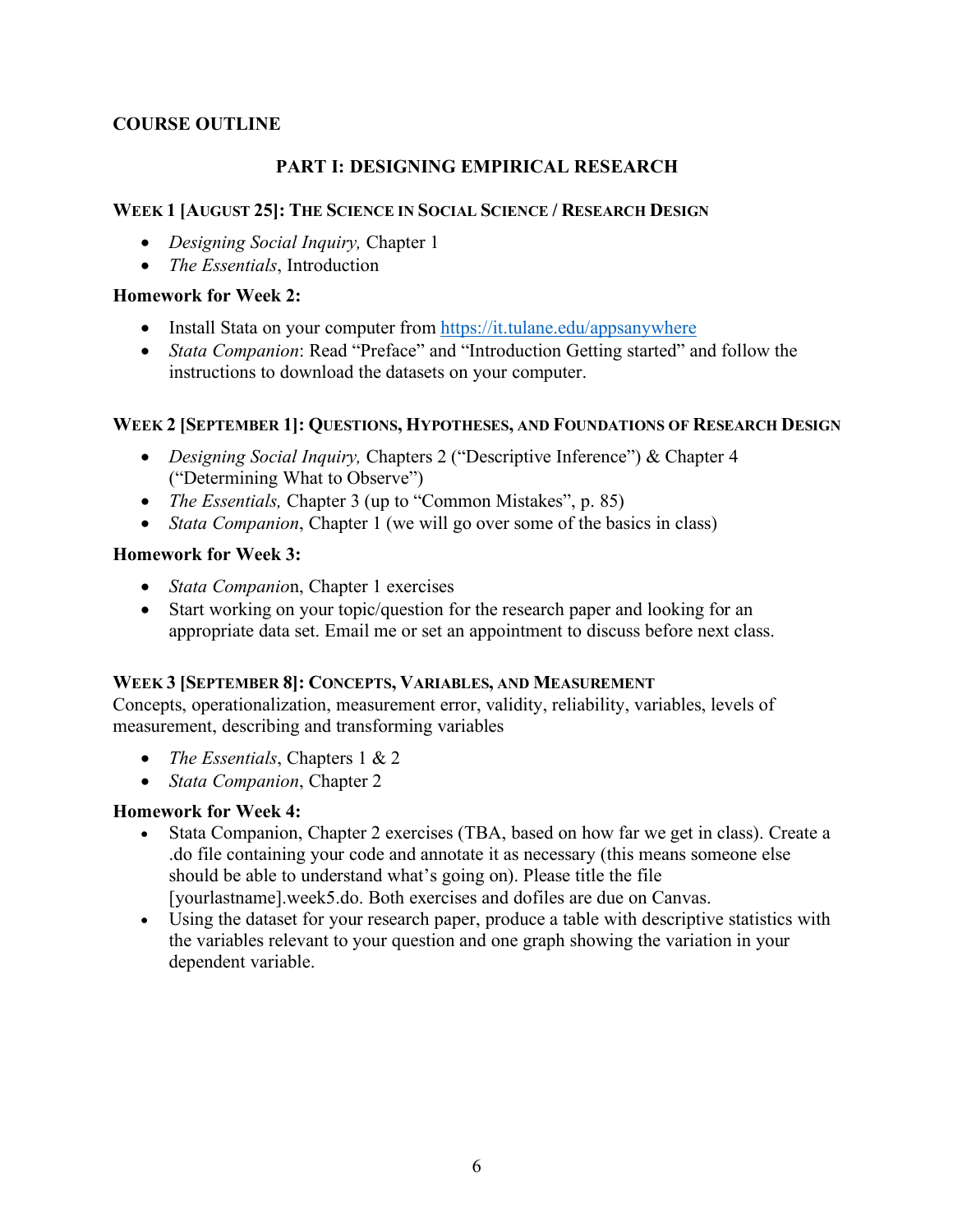# **WEEK 4 [SEPTEMBER 15]: CAUSAL INFERENCE**

The fundamental problem of causal inference, causal effects, causal mechanisms

- *Designing Social Inquiry*, Chapter 3 (Causality and Causal Inference)
- Angrist, Joshua D., and Jörn-Steffen Pischke. 2009. *Mostly harmless econometrics: An empiricist's companion*. Princeton: Princeton university press. Chapter 2: The Experimental Ideal.
- Kastellec, Jonathan P. 2013. "Racial diversity and judicial influence on appellate courts." *American Journal of Political Science* 57(1): 167-183.
- https://egap.org/resource/10-things-to-know-about-causal-inference/

#### **Homework for Week 5:**

• Read and do the exercises on *Stata Companion*, Chapter 3.

#### **WEEK 5 [SEPTEMBER 22]: FORMS OF DATA. OBSERVATIONAL DATA AND EXPERIMENTS**

- *The Essentials*, Chapter 4 (up to page 114)
- Freedman et al. 2007. *Statistics*, 4th Edition. (Norton). Chapter 2: Observational Studies
- Dunning, Thad. 2012. *Natural experiments in the social sciences*. New York: Cambridge U Press. Chapter 1.
- Bertrand, Marianne and Sendhil Mullainathan. 2004. "Are Emily and Greg More Employable than Lakisha and Jamal? A Field Experiment on Labor Market Discrimination." *The American Economic Review*: 991-1013.
- https://egap.org/resource/10-strategies-for-figuring-out-if-x-caused-y/

# **Homework for Week 6:**

• **PAPER PROPOSAL (2/3 PAGES) IS DUE** 

# **PART II: DESCRIPTION AND CONTROLLED COMPARISON**

# **WEEK 6 [SEPTEMBER 29]: LOGIC OF CONTROL**

Making comparisons, graphing relationships, describing patterns

- *The Essentials,* Chapter 3 (from page 85 till the end)
- *The Essentials,* Chapter 4 (from page 114 till the end)
- *Stata Companion*, Chapters 4

# **Homework for Week 7:**

• *Stata Companion*, Chapter 4 exercises

#### **WEEK 7 [OCTOBER 6]: MAKING CONTROLLED COMPARISONS**

- *The Essentials,* Chapter 5
- *Stata Companion*, Chapter 5

# **TAKE HOME EXAM I (48 hours)**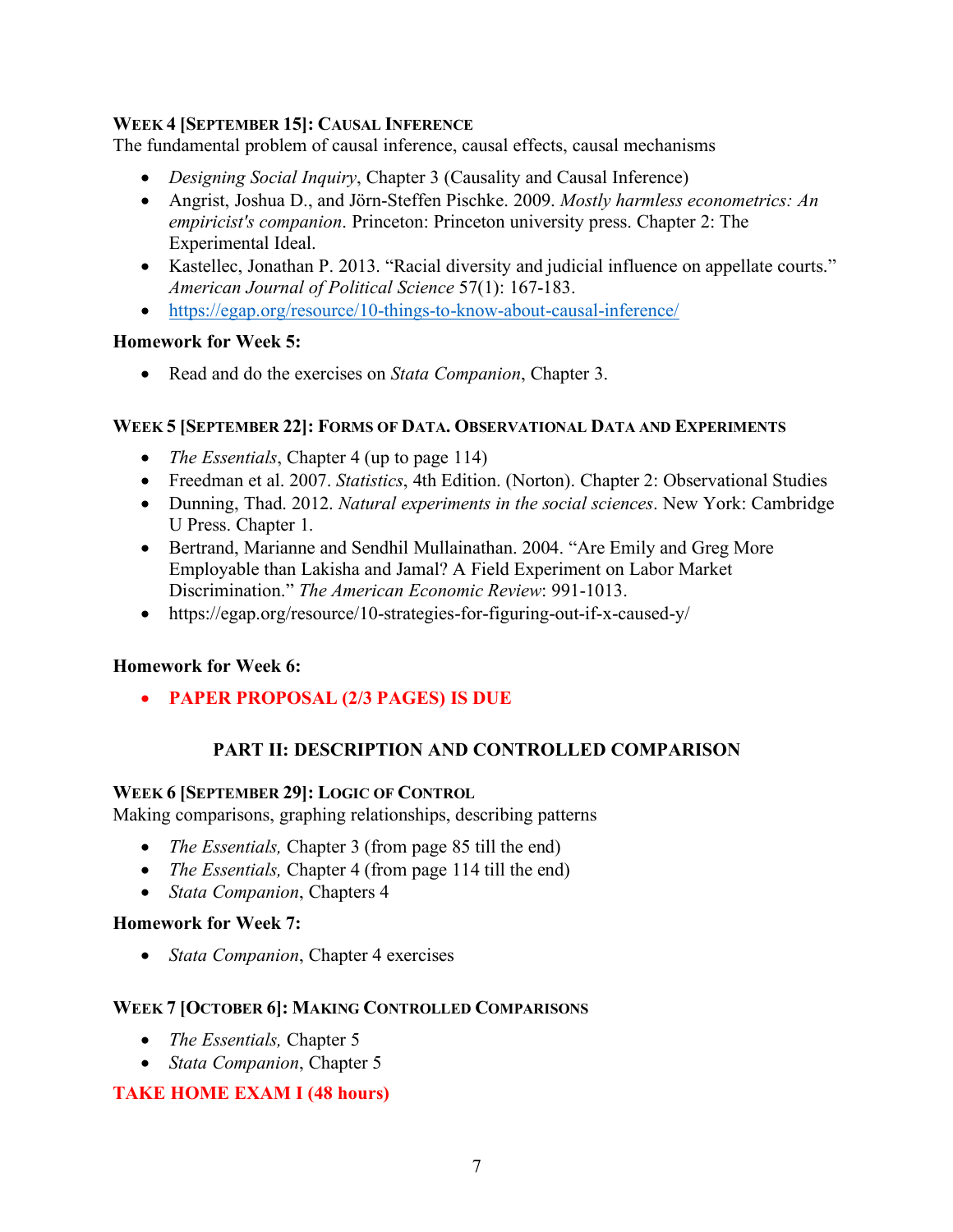# **PART III: BASICS OF STATISTICS INFERENCE**

#### **WEEK 8 [OCTOBER 13]: BASIC PROBABILITY AND INFERENTIAL STATISTICS**

Random sampling, population parameters and sample statistics, central limit theorem, normal distributions

• *The Essentials,* Chapter 6, begining-177

#### **Homework for Week 9:**

• Peer review of paper proposal

#### **WEEK 9 [OCTOBER 20]: SAMPLE STATISTICS**

Standard errors, confidence intervals, margin of error, t-tests

- *The Essentials,* Chapter 6, 177-end.
- *Stata Companion, Chapter 6*

#### **Homework for Week 10:**

• *Stata Companion, Chapter 6 exercises*

# **WEEK 10 [OCTOBER 27]: MEASURES OF ASSOCIATION & TESTS OF SIGNIFICANCE**

Statistical significance, null hypothesis testing, Chi-Square, measures of association.

• *The Essentials,* Chapter 7

# **Homework for Week 11:**

• *Stata Companion, Chapter 7 exercises*

# **PART IV: FOUNDATIONS OF ORDINARY LEAST SQUARES (OLS)**

**WEEK 11 [NOVEMBER 3: ELECTION DAY!]: THE BASIC REGRESSION MODEL** Correlation, Bivariate regression, R-square **\*If we can find a day/time that works for everyone, we'll reschedule Readings:**

- *The Essentials*, Chapter 8 (up to page 256)
- *Stata Companion, Chapter 8 (up to 161)*
- https://egap.org/resource/10-things-to-know-about-reading-a-regression-table/

#### **Homework for Week 12:**

- *Stata Companion, Chapter 8 (exercises 1-3)*
- Estimate a bivariate regression (with your independent and dependent variables) based on your research paper. Graph and interpret the results. Recode one of the variables and run the regression again. Any significant changes? Are your results robust to the new coding? Your submission should include the table, the graph (only for your main results), and your interpretation (about 2 pages).